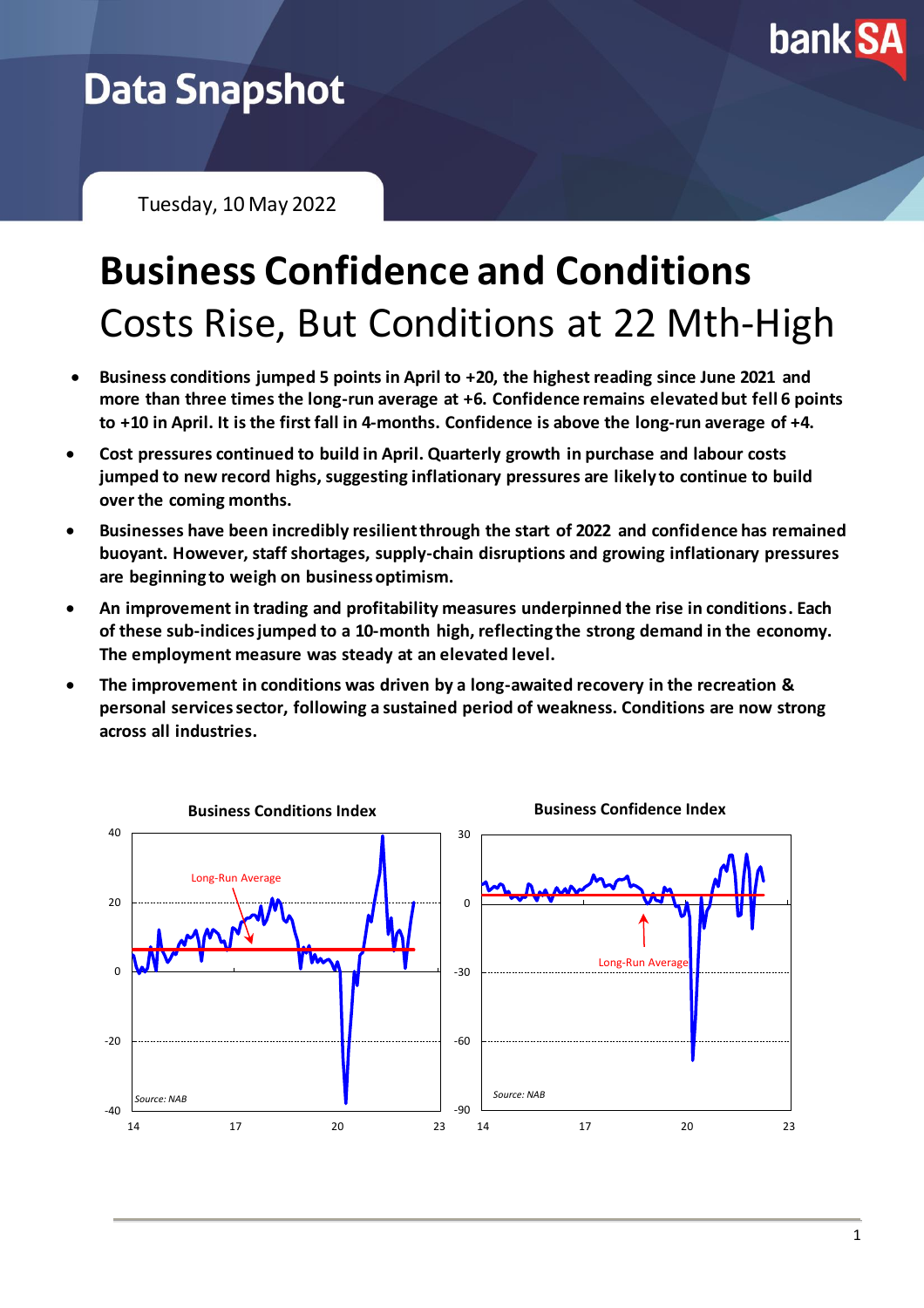#### **Business Conditions**

Business conditions rose solidly in April, marking the third consecutive monthly improvement in conditions since the Omicron outbreak over December and January. Business conditions surged 5 points in April to +20, the highest reading since June 2021 and more than three times the long-run average at +6.

An improvement in the trading and profitability measures underpinned the rise in conditions in April, while the employment measure was unchanged at an elevated level. The trading and profitability sub-indices each jumped to a 10-month high, reaching +27 and +22, respectively. This reflects the strong demand in the economy, as households continue to open their wallets despite growing cost of living pressures. Employment was steady at +10, a level more than 5 times above the long-run average.

By industry, the improvement in conditions was driven by a long-awaited recovery in the recreation & personal services sector. Alongside retail and hospitality, the recreation & personal services industry has been one of the most directly affected by COVID-19 and has relatedly undergone a sustained period of weakness.

Conditions are now generally strong across all industries. However, conditions are weakening in the construction and transport & utilities sectors, where cost pressures are most acute.

Conditions improved most in Queensland, NSW and SA in April, while conditions slipped in Victoria. In trend terms, conditions remain strong across the states.

The survey was conducted between 22 and 29 April and, therefore, does not capture business's reaction to the first interest rate rise in more than a decade, announced at the Reserve Bank's (RBA) May Board meeting.

#### **Business Confidence**

Business confidence did not fare as well, falling from a 5-month high in March and recording the first monthly fall in confidence since December 2021. Business confidence fell 6 points to +10 in April but remains elevated at more than double its long-run average of +4.

Businesses have been incredibly resilient through the start of 2022 and confidence has remained buoyant despite staff shortages, supply-chain disruptions and growing inflationary pressures. However, while business confidence is generally strong, today's result indicates that these headwinds are beginning to weigh on confidence. Meanwhile, the prolonged conflict in Ukraine and lockdowns across parts of China mean that supply bottlenecks are unlikely to ease quickly, adding to the uncertainties that businesses face.

Confidence also remained high across industries, although large monthly declines in confidence were recorded in the transport & utilities, recreation & personal services and finance, business & property sectors.

Similarly, business confidence is high across the states, despite broad-based falls in April. The exception being Tasmania, where confidence is materially softer.

#### **Cost Pressures**

The survey revealed that cost pressures continued to build in April. Quarterly growth in purchase and labour costs jumped to new record highs, at 4.6% and 3.0%, respectively. However, growth in final product prices and retail prices slowed in April, indicating that businesses absorbed some of the rising costs. Nonetheless, the result suggests inflationary pressures are likely to continue to build over the coming months. This follows the hottest inflation print in more than two decadesin the March quarter, which saw annual headline inflation surge to 5.1%.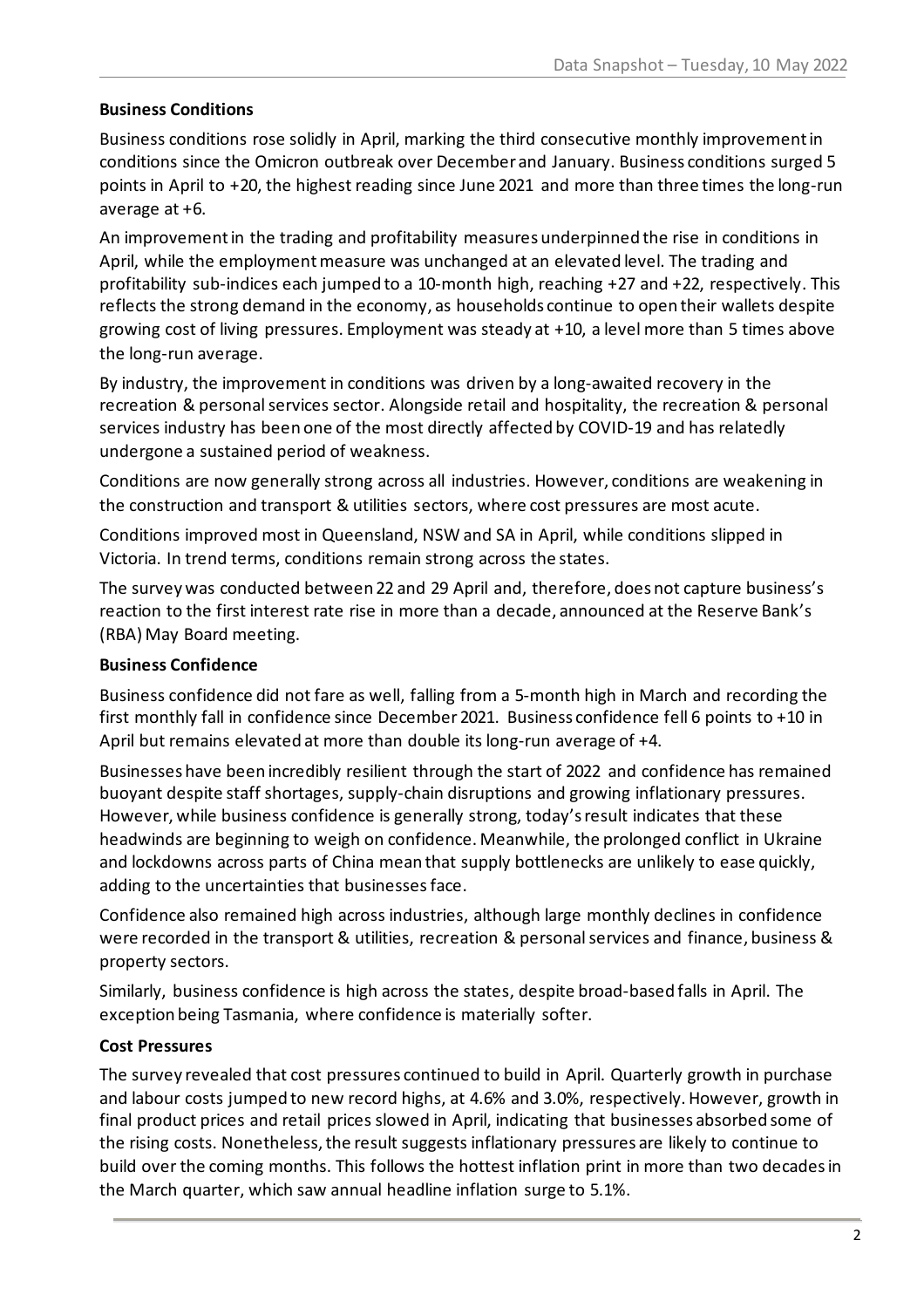

It is in this context that the RBA lifted the cash rate by 25 basis points last week and prefaced further hikes in the months ahead. The RBA expects headline inflation to reach a peak of 6% in 2022 and does not expect inflation to return to its 2-3% target band until the middle of 2024.

#### **Leading Indicators – Capacity Utilisation and Forward Orders**

The survey leading indicators were mixed in April. Capacity utilisation edged up half a percentage point to an 11-month high of 83.9%, which is considerably above the long-run average of 80.8%. In contrast, forward orders pulled back to +9, from +12 in March. However, forward orders are comfortably above the long-run average.

#### **Outlook**

Staff shortages, supply-chain disruptions and growing inflationary pressures are beginning to weigh on the optimistic mood among businesses.

The commencement of the RBA's interest rate tightening cycle last week represents another headwind for businesses.

> **Jameson Coombs, Associate Economist** Ph: 0401 102 789